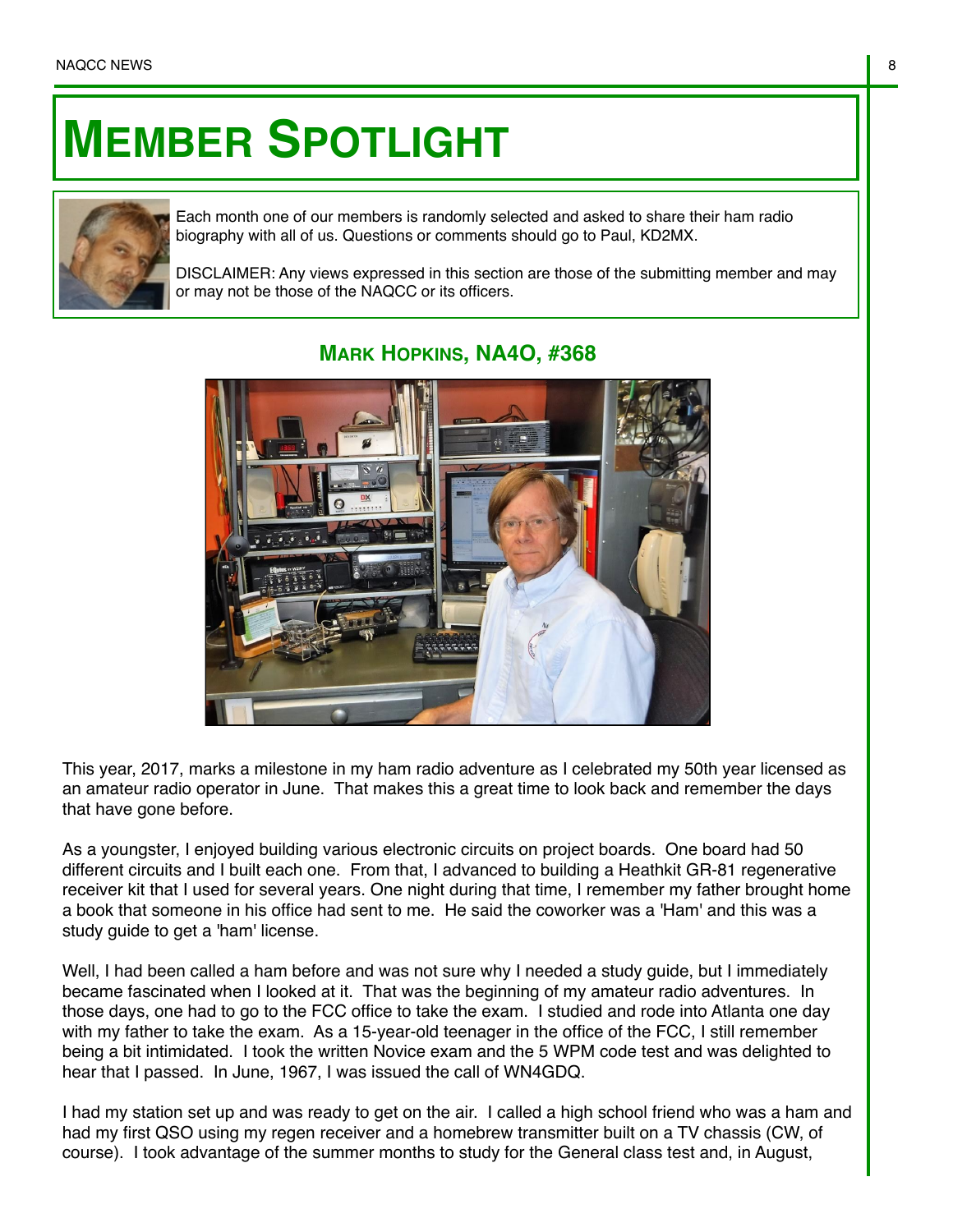upgraded to the call WB4GDQ. All of the contacts in the early years were on CW using simple equipment and antennas because that was all my budget allowed.

Over the years, I upgraded to a Knightkit R-100A receiver that had a separate dial for the ham bands and later I built several Heathkits. I particularly remember how nice the HW-16 was. When I finally was able to get a Yaesu FT-101, I felt like I had arrived! After that, I began using SSB a lot more, but I never left CW behind as it always seemed to produce better results from my modest station. In February, 1981, I upgraded to Extra class and received my current callsign, NA4O. It has proven to be a nice one, on CW particularly.

Over the years, through college, working, marriage and family, I was not always active, but I did maintain my license. No matter where I lived, I always managed to put up some type of antenna. Ham radio provided opportunities at every stage to make friends and be involved in interesting activities like public service support and Field Days. Off the air, I have always enjoyed building projects and antennas, particularly wire antennas. On the air, I mainly enjoy jumping into contests and QSO parties and sprints where I can immerse myself in my hobby for hours or entire weekends.

In recent years, it was rare for me to ever raise my power above QRP levels. I guess I never feel like I needed to. I have won first place several years in the ARRL Sweepstakes for GA Section Single Op QRP and have won first place in the Georgia QSO Party for GA Single Operator QRP Phone for 10 years. QRP works fine for me. I am particularly proud of receiving the WAS Certificate during the W1AW Centennial in 2014 using QRP CW.

Once I discovered the NAQCC which combined my love for QRP and CW, much of my on-air activity has been focused on the sprints. I can also be found in the SKCC sprints (#5045T) and some of the FISTS events (#10158).

Though I have modified it a bit, the operating desk that I use today is the original one my Dad built for me as a teenager before I was even licensed. And, to this day, my antennas are still simple wire elements. My workhorse antenna is the AlphaDelta DX-LB+ up 45-feet and angled among three trees. The station equipment is vastly more sophisticated today than when I began, although the mode and power level is about the same. My current station equipment consists of the Elecraft KX3 as my main radio with a Vibroplex Straight Key attached. I also have a Yaesu FT-817 that I used for years. It is what really made me a convert to QRP. Once I put the 817 on the air, I found I never really needed to get back on the 'big' radio. Everything was fine and more fun with the tiny radio.

I recently added an Elecraft KX2 to take on trips and outings. (I also have an FT-847 for satellite work and an FT857D for the car.) The arrival of the KX2 just after I retired was bitter sweet because I lost my beloved wife at that same time. I was thinking retirement would bring many hours that I could devote to my hobby, but lately radio has been a bit on hold. I still try to make the sprints when I can, but I do look forward to being more active on the air before long (as well as doing more running, hiking, biking and other things I love).

One thing I have learned over my 50 years in ham radio is to hang onto that privilege known as my amateur radio license. There are times when one has to focus on other things, but to me it has been a constant that I have always treasured being available. From the very beginning, thinking back to the days of the Atlanta Society of Teenage Radio Operators (ASTRO), to more recent times with involvement in the local ARES group and orbiting satellites, ham radio has provided many fun times, friendships, learning opportunities and pure joy. Even with all the technology around, I am still amazed each time I make a contact using a measly 5 watts of power squeezed into a thin wire 45 feet in the air and consisting of carefully timed closures and openings of a hand-operated key.

I look forward to many more QSOs and making more friends on the air. Not only have I been in ham